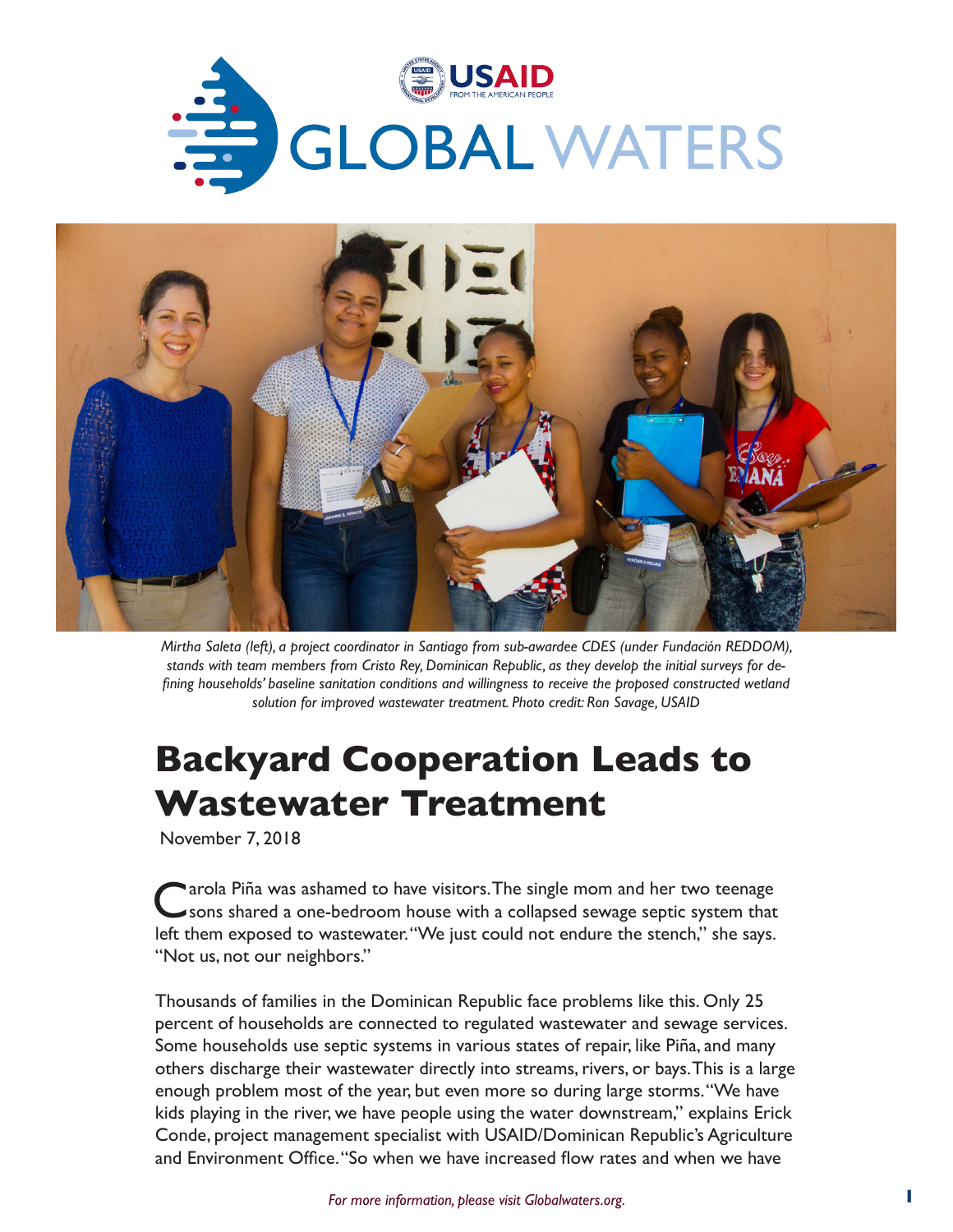flooding events, all of that wastewater is actually mixed up with the rainwater, and communities and houses get flooded with dirty or untreated water."

This sort of pollution not only affects residents, but also visitors to the Dominican Republic. Since tourism is one of the country's largest industries, public health or environmental threats are viewed as a real concern. "That contamination that is coming from the river and going to the beach is affecting [tourism]," says Luis Tolentino, an environmental specialist in the Dominican Republic. And as shifts in climate patterns create stronger and more frequent storms, those effects become magnified.

The challenge is to improve wastewater collection, treatment, and disposal for as many households as possible as efficiently as possible. The team behind USAID's three-year, \$1.8 million Climate Risk Reduction Project quickly realized that largescale treatment facilities would not work. The Dominican Republic has few tracts of land large enough for such facilities, and those that are available are very expensive. "We had to figure out a solution so we could treat the wastewater in small spaces," says Jeffrey Perez, the project's monitoring and evaluation specialist. The solution USAID devised: small-scale constructed wetlands.

Each of these wetlands is designed to serve three to five households. Pipes from each kitchen sink flow into a grease trap to remove system-clogging food wastes, and from there, into an underground anaerobic tank, which also collects the wastewater from bathrooms and toilets. Solids settle to the bottom of the tank while bacteria start to break down pollutants. Liquids then flow into the wetland, which could be as small as 4 square meters, where specialized plants further break down pollutants and layers of sand and gravel act as a mechanical filter. The final treated water is then allowed to enter the water table through a last series of sand, gravel, and rock layers. By that time, 75 to 80 percent of contaminants have been removed.

"This is very basic. This is not rocket technology," says Pilar Ramírez, the project's community engagement director. "The sustainability of those systems is very simple because the only thing they have to do is once every two or three years, they have to open [the tank] to clean it."

The cost of a five-household system is around \$2,500, or \$500 per household, which is affordable for many families in the Dominican Republic. Sharing of both the costs and the physical infrastructure makes installation feasible, particularly in crowded urban settings with very small plots of land. "Maybe we will install the septic tank in your backyard," explains Perez. "And then maybe the wetland will go in the backyard of another neighbor." Cooperation and agreement is essential.

The project has now started its third year, and is moving beyond the pilot phase. So far, 21 household groups and a primary school have had wetland systems installed. The team selected each location after an extensive consultation process with city and local authorities in the target cities of Santiago and Las Terrenas. City officials recommended particular vulnerable neighborhoods, and then local leaders in those neighborhoods guided the team to specific locations that met the project's requirements. If all the affected households in a given location agreed, installation could begin.